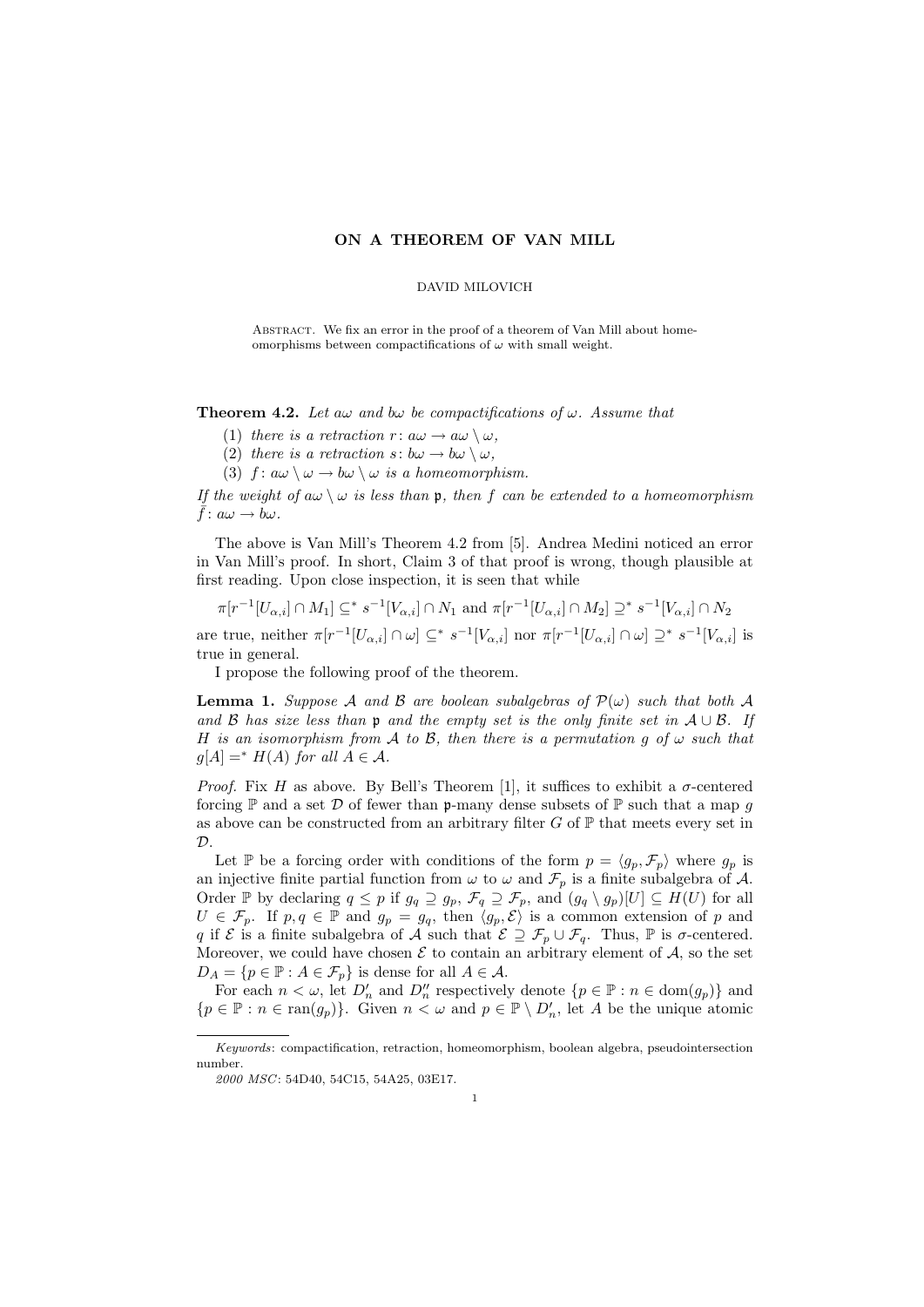## 2 DAVID MILOVICH

element of  $\mathcal{F}_p$  such that  $n \in A$ . For all of the infinitely many  $m \in H(A) \setminus \text{ran}(g_p)$ , we have  $\langle g_p \cup \{\langle n,m\rangle\}, \mathcal{F}_p \rangle \leq p$ , so  $D'_n$  is dense. By symmetry,  $D''_n$  is also dense.

By Bell's Theorem, there is a filter G of  $\mathbb P$  such that G meets  $D_A$ ,  $D'_n$ , and  $D''_n$ for all  $A \in \mathcal{A}$  and  $n < \omega$ . Set  $g = \bigcup \{g_p : p \in G\}$ . Then g is a permutation of  $\omega$ . Fix  $A \in \mathcal{A}$  and choose  $p \in G \cap D_A$ . Since G is a filter of P, we have  $(q \setminus q_p)[A] \subseteq H(A)$ and  $(g \setminus g_p)[\omega \setminus A] \subseteq H(\omega \setminus A) = \omega \setminus H(A)$ . Hence,  $g[A] =^* H(A)$  as desired.

Question 2. Is the following strengthening of Lemma 1 true?

Suppose A and B are boolean subalgebras of  $\mathcal{P}(\omega)$  such that both A and B has size less than p. If H is an isomorphism from A to B such that  $H[\mathcal{A} \cap [\omega]^{<\omega}] = \mathcal{B} \cap [\omega]^{<\omega}$ , then there is a permutation g of  $\omega$  such that  $g[A] =^* H(A)$  for all  $A \in \mathcal{A}$ .

**Definition 3.** Given a space X, let  $RO(X)$  denote the boolean algebra of regular open subsets of X.

Proof of Theorem 4.2. Set  $\kappa = w(a\omega \setminus \omega)$ . Let W be a base of  $a\omega \setminus \omega$  consisting of  $\kappa$ -many regular open sets each with boundary disjoint from the countable set  $r[\omega] \cup f^{-1}[s[\omega]]$ . Let U be the boolean subalgebra of RO( $a\omega \setminus \omega$ ) generated by W. Set  $\mathcal{U}' = \{r^{-1}[U] : U \in \mathcal{U}\}.$ 

**Claim.** Because r is a retraction and  $\omega$  is a discrete open subset of  $a\omega$ , the r-preimages of regular open sets are also regular open. Moreover, since all elements of U have boundary avoiding  $r[\omega]$ , the set U' is a subalgebra of  $RO(a\omega)$  that is isomorphic to U.

Deferring the proof of the claim for now, set  $\mathcal{A} = {\omega \cap U : U \in \mathcal{U}'}.$  Since  $\omega$ is dense in  $a\omega$ , A is a subalgebra of RO $(\omega)$  that is isomorphic to U'. Since  $\omega$  is discrete, RO( $\omega$ ) =  $\mathcal{P}(\omega)$ . Thus, A is a subalgebra of  $\mathcal{P}(\omega)$  that is isomorphic to U.

Set  $V = \{f[U]: U \in \mathcal{U}\}\$ ,  $V' = \{s^{-1}[V]: V \in \mathcal{V}\}\$ , and  $\mathcal{B} = \{\omega \cap V : V \in \mathcal{V}'\}\$ . By symmetry,  $\beta$  is a subalgebra of  $\mathcal{P}(\omega)$  that is isomorphic to  $\mathcal{V}$ . Since f is a homeomorphism, A and B are isomorphic subalgebras of  $\mathcal{P}(\omega)$  each with size less than **p**. The isomorphism is defined by  $\omega \cap r^{-1}[U] \mapsto \omega \cap s^{-1}[f[U]]$  for all  $U \in \mathcal{U}$ .

Let us show that  $\mathcal{A} \cap [\omega]^{<\omega} = \{\emptyset\}$ . Suppose  $U \in \mathcal{U}$  and  $\omega \cap r^{-1}[U]$  is finite. This implies U has empty interior in  $a\omega \setminus \omega$ , which implies  $U = \emptyset$  because U is regular open. Thus,  $\mathcal{A} \cap [\omega]^{<\omega} = \{\emptyset\}$  as desired. By symmetry,  $\mathcal{B} \cap [\omega]^{<\omega} = \{\emptyset\}.$ 

By Lemma 1, there exists a permutation g of  $\omega$  such that  $g[\omega \cap r^{-1}[W]] \subseteq^*$  $\omega \cap s^{-1}[f[W]]$  for all  $W \in \mathcal{W}$ . Set  $\bar{f} = f \cup g$ . Let us show that  $\bar{f}$  is our desired homeomorphism from  $a\omega$  to  $b\omega$ . By compactness, is suffices to show that  $\bar{f}$  is continuous. Let Z be an open subset of  $b\omega$  and let  $x \in \bar{f}^{-1}[Z]$ . It suffices to show that x is in the interior of  $\bar{f}^{-1}[Z]$ . We may assume without loss of generality that  $x \notin \omega$ . Choose  $W \in \mathcal{W}$  such that  $x \in W \subseteq \overline{W} \subseteq f^{-1}[Z \setminus \omega]$ . It suffices to show that there is a finite  $\sigma \subseteq \omega$  such that  $r^{-1}[W] \setminus \sigma \subseteq \overline{f}^{-1}[Z]$ . Equivalently, we need only show that  $r^{-1}[W] \setminus \bar{f}^{-1}[Z]$  is finite, which is true if and only if  $\bar{f}[r^{-1}[W]] \setminus Z$ is finite. By the definition of  $\bar{f}$ , we have

 $\bar{f}[r^{-1}[W]]\setminus Z=(g[\omega\cap r^{-1}[W]]\cup f[W])\setminus Z=g[\omega\cap r^{-1}[W]]\setminus Z\subseteq^*\omega\cap s^{-1}[f[W]]\setminus Z,$ so it suffices to show that  $s^{-1}[f[W]] \setminus Z$  is finite. This set is indeed finite because

it is contained in  $s^{-1} \left[ \overline{f[W]} \right] \setminus Z$ , which is a compact subset of  $\omega$ .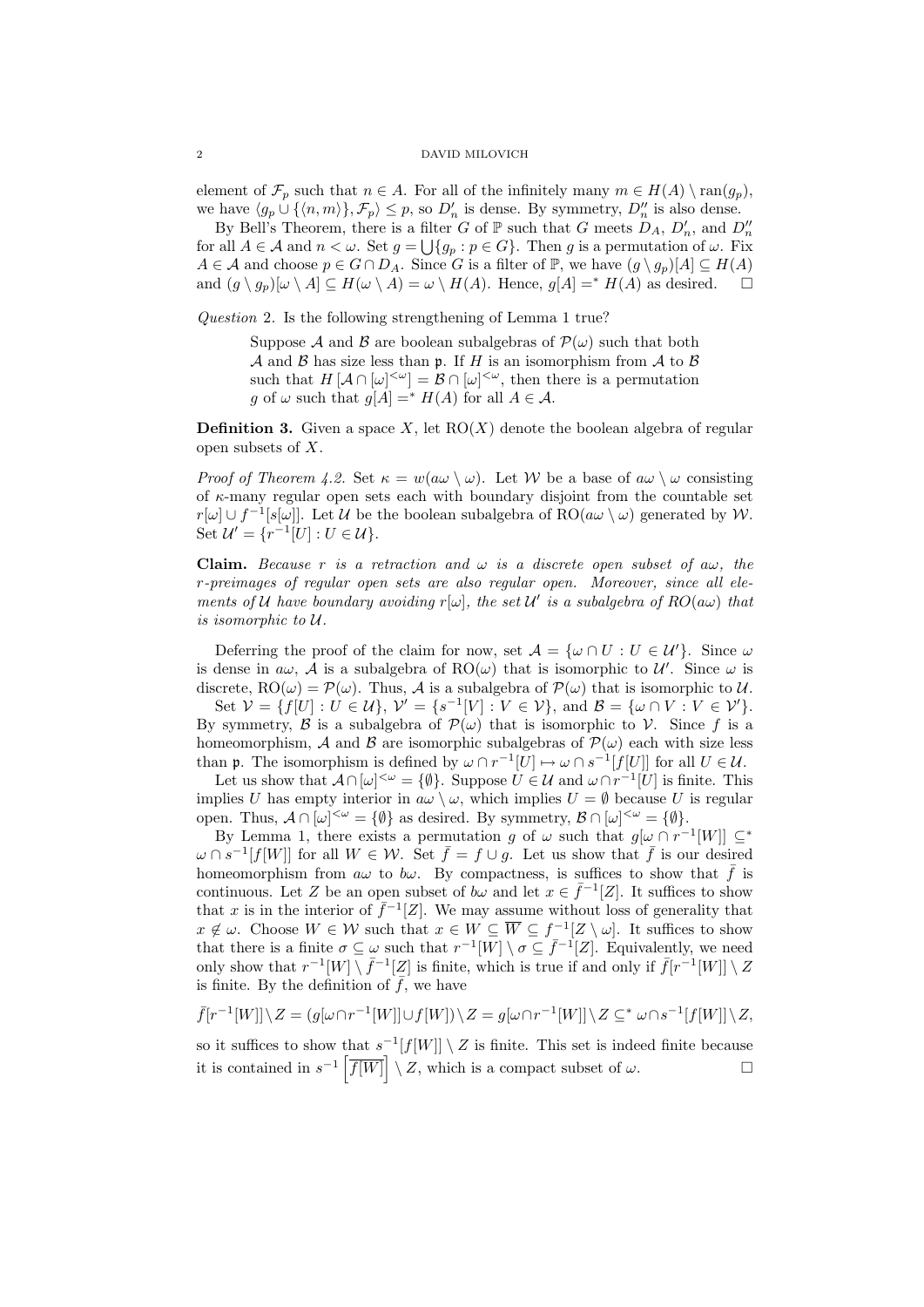*Proof of Claim.* Set  $X = a\omega \setminus \omega$  and  $Y = a\omega$ . Fix  $R \in \text{RO}(X)$ ; let us show that  $r^{-1}[R] \in \text{RO}(Y)$ . Fix  $p \in \text{int}_Y$   $\text{cl}_Y r^{-1}[R]$ . It suffices to show that  $p \in r^{-1}[R]$ . Since  $\omega$  is a discrete open subset of Y, we may assume  $p \in X$ . Choose a Y-neighborhood Z of p such that  $Z \subseteq \text{cl}_Y r^{-1}[R]$ . The set  $Z \cap X$  is an X-neighborhood of p and we have

$$
Z \cap X \subseteq X \cap \text{cl}_Y r^{-1}[R] \subseteq X \cap r^{-1}[\text{cl}_X R] = \text{cl}_X R.
$$

Hence,  $r(p) = p \in \text{int}_X \text{cl}_X R = R$ , so  $p \in r^{-1}[R]$ .

Now fix  $U, V \in \mathcal{U}$ . To show that  $\mathcal{U}'$  is a subalgebra of  $RO(Y)$  isomorphic to  $\mathcal{U}$ , it suffices to prove that  $r^{-1}[U \cap V] = r^{-1}[U] \cap r^{-1}[V]$  and

$$
r^{-1}[\mathrm{int}_X \mathrm{cl}_X(U \cup V)] = \mathrm{int}_Y \mathrm{cl}_Y(r^{-1}[U] \cup r^{-1}[V]).
$$

The former equation is trivially true; for the latter equation, fix  $p \in \text{int}_Y cl_Y(r^{-1}[U] \cup$  $r^{-1}[V]$ ) and  $q \in r^{-1}[\text{int}_X \text{cl}_X(U \cup V)]$ . It suffices to show that  $p \in r^{-1}[\text{int}_X \text{cl}_X(U \cup V)]$ V)] and  $q \in \text{int}_Y \, \text{cl}_Y(r^{-1}[U] \cup r^{-1}[V]).$ 

Start with p. Trivially,  $p \in \text{int}_Y c l_Y r^{-1}[U \cup V]$ ; hence, p has a Y-neighborhood Z that is contained in  $\text{cl}_Y r^{-1}[U \cup V]$ , which is contained in  $r^{-1}[\text{cl}_X(U \cup V)]$ . If  $p \in X$ , then

$$
r(p) = p \in Z \cap X \subseteq \text{int}_X \left( X \cap r^{-1}[\text{cl}_X(U \cup V)] \right) = \text{int}_X \text{cl}_X(U \cup V),
$$

so  $p \in r^{-1}$ [int<sub>X</sub> cl<sub>X</sub>( $U \cup V$ )] as desired. If  $p \in \omega$ , then p is in  $r^{-1}[U \cup V]$  because p is isolated in Y, so  $p \in r^{-1}$  [int<sub>X</sub> cl<sub>X</sub>( $U \cup V$ )] as desired.

Now consider q. If  $q \in \omega$ , then  $q \in r^{-1}[U \cup V]$  because the boundaries of U and V avoid  $r[\omega]$ . In this case,  $q \in \text{int}_Y cl_Y(r^{-1}[U] \cup r^{-1}[V])$  follows from continuity of r. Therefore, we may assume  $q \in X$ . Hence,  $q \in \text{int}_X cl_X(U \cup V)$ , so q has an X-neighborhood Z contained in  $\text{cl}_X(U \cup V)$ . Hence,  $r^{-1}[Z]$  is a Y-neighborhood of q. Therefore, it suffices to show that  $r^{-1}[Z]$  is contained in  $\text{cl}_Y r^{-1}[U \cup V]$ . Fix  $z \in r^{-1}[Z]$ ; it suffices to show that  $z \in \text{cl}_Y r^{-1}[U \cup V]$ . If  $z \in X$ , then

$$
z \in Z \subseteq \mathrm{cl}_X(U \cup V) \subseteq \mathrm{cl}_Y(U \cup V) \subseteq \mathrm{cl}_Y r^{-1}[U \cup V].
$$

Hence, we may assume  $z \in \omega$ . Therefore,

$$
r(z) \in r[\omega] \cap Z \subseteq r[\omega] \cap \text{cl}_X(U \cup V) \subseteq U \cup V.
$$

Hence,  $z \in r^{-1}[U \cup V] \subseteq \text{cl}_Y r^{-1}[U \cup V].$ 

Van Mill's Theorem 4.2 is directly cited in [2] and indirectly used in [3] and [4]. However, none of these papers use Van Mill's proof of Theorem 4.2. Therefore, changing the proof of Theorem 4.2 does not make it necessary to change any of these papers.

#### **REFERENCES**

- [1] M. G. Bell, On the combinatorial principle  $P(\mathfrak{c})$ , Fund. Math. 114 (1981), no. 2, 149-157.
- [2] K. P. Hart and G. J. Ridderbos, A note on an example by Van Mill, Topology Appl. 150 (2005), no. 1-3, 207-211.
- [3] Amalgams, connectifications, and homogeneous compacta, Topology and its Applications 154 (2007) 1170–1177.
- [4] Noetherian types of homogeneous compacta and dyadic compacta, Topology and its Applications 156 (2008) 443–464.
- [5] J. van Mill, On the character and  $\pi$ -weight of homogeneous compacta, Israel J. Math. 133 (2003), 321–338.